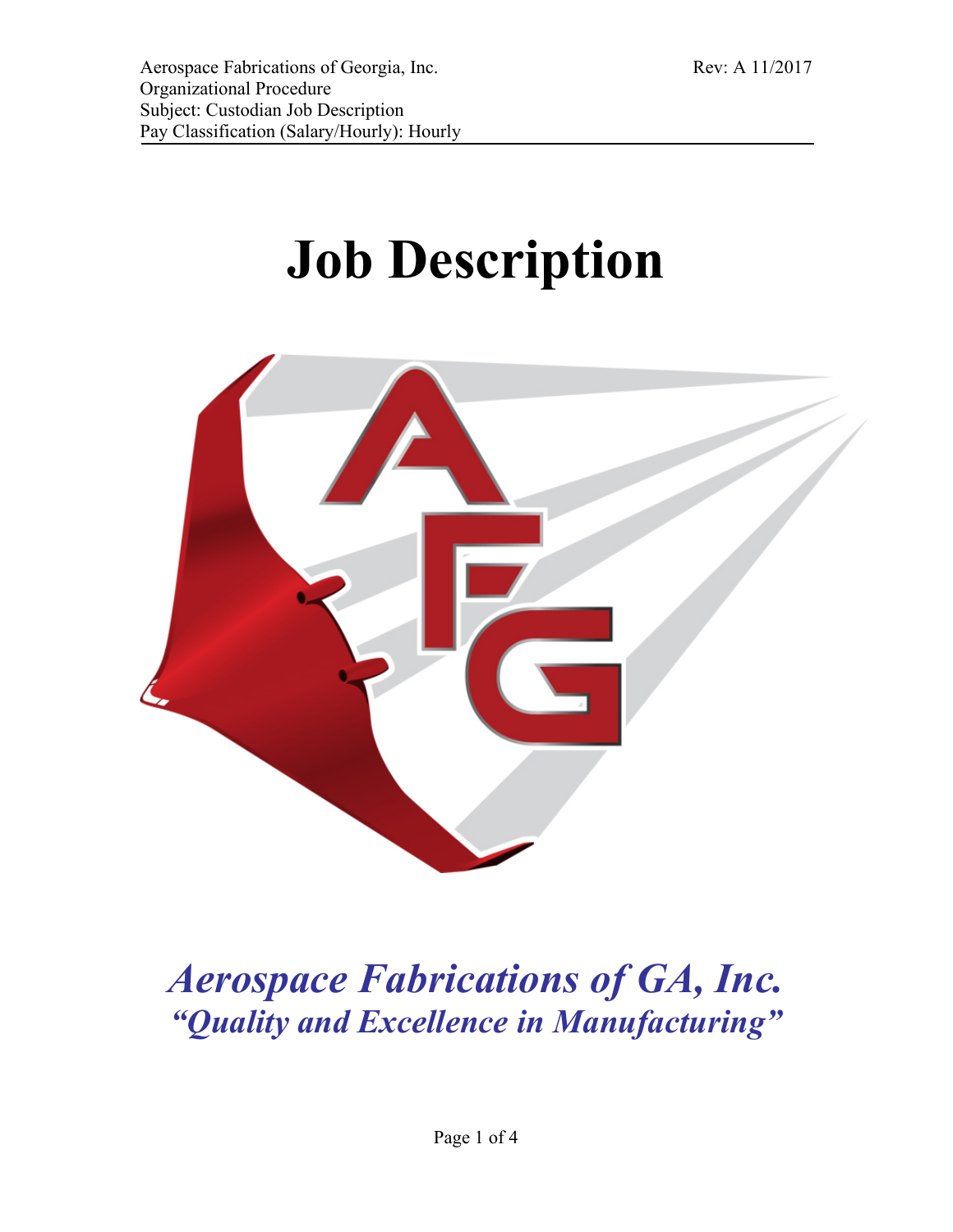#### **1.0 FUNCTIONS**

This procedure establishes and describes the requirements, reporting relationships, authority, responsibilities, duties and measurements of performance for the functional position of Custodian.

Custodian is responsible for the daily upkeep established by the company as well as assisting in maintaining a safe work environment.

## **2.0 REQUIREMENTS**

| 2.1 | <b>EDUCATION:</b>   | Preferred: | High School Diploma or GED                                   |
|-----|---------------------|------------|--------------------------------------------------------------|
| 2.2 | <b>EXPERIENCE:</b>  | Preferred: | 2 years' experience in custodial<br>field.                   |
| 2.3 | LICENSE:            | Required:  | A valid driver's license is required<br>for commuting.       |
| 2.4 | <b>CITIZENSHIP:</b> | Required:  | AFOG is an ITAR facility, we<br>require full US Citizenship. |

#### 2.5 SKILLS, KNOWLEDGE, AND ABILITIES: Must have the ability to read and interpret instructions, basic computer skills, as well as an understanding of basic quality concepts.

#### 2.6 PHYSICAL:

Body Positions: Prolonged standing, walking, use of a step ladder, and climbing (to reach equipment exteriors for cleaning). Body Movements: Carrying, use of hands, eyes, arms, and voice.

#### 2.7 MENTAL:

Requires limited knowledge of computer systems, the ability to meet deadlines, and work under rush situations. Language requirements are reading, writing, spelling and the ability to communicate clearly in English language.

2.8 WORKING CONDITIONS: Most duties are inside an air-conditioned manufacturing facility.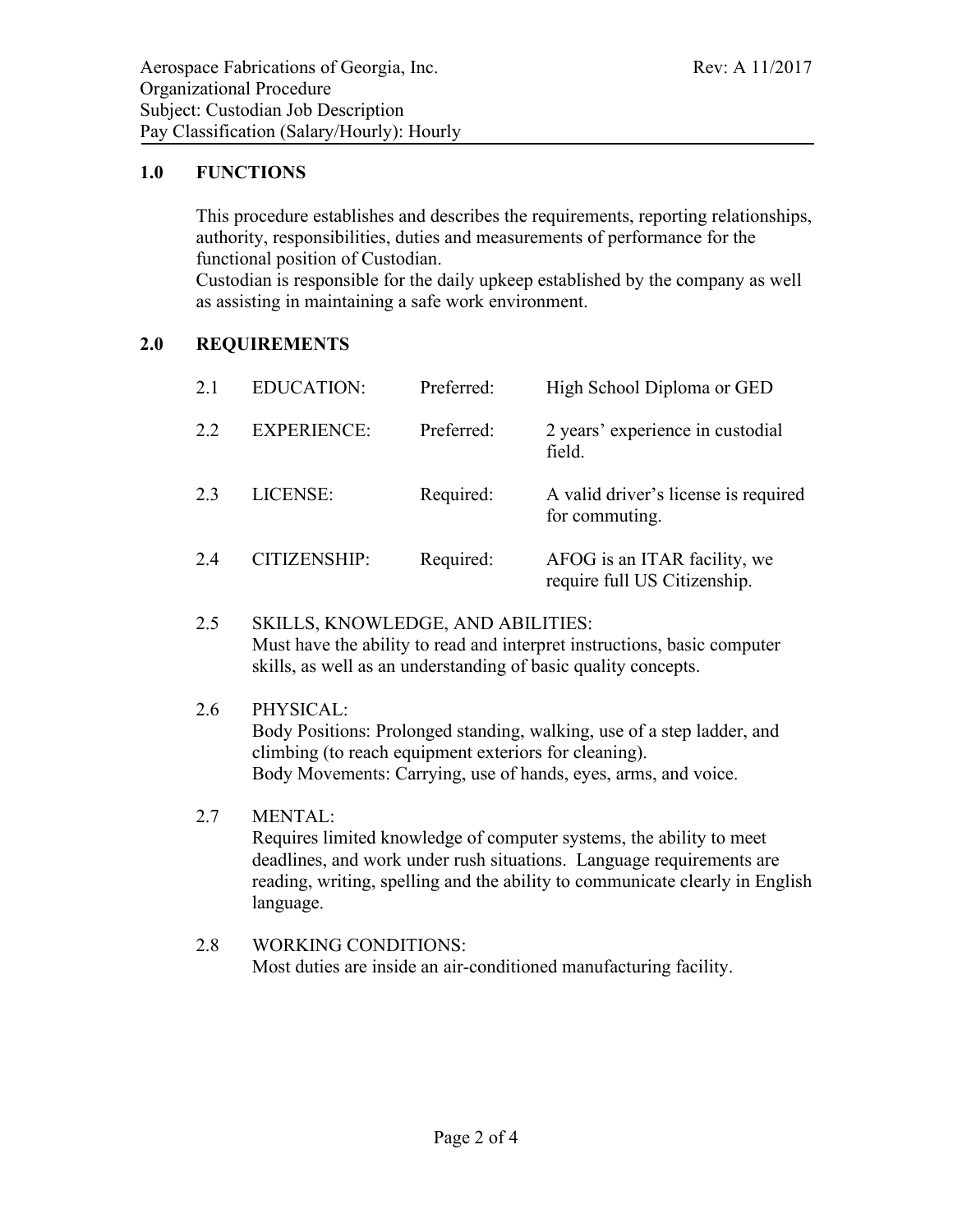#### **3.0 REPORTING RELATIONSHIPS:**

- o Custodian reports to the Head of Facility Maintenance and Safety.
- o In the absence of the Head of Facility Maintenance and Safety, Custodian will report to the Foreman.

#### **4.0 AUTHORITY**

Custodian receives sufficient authority from, and is accountable to the Head of Facility Maintenance and Safety, for the accomplishment of all assigned duties and responsibilities.

#### **5.0 DUTIES AND RESPONSIBILITIES**

- o The principle duties and responsibilities of Custodian include, but are not limited to the following listed:
- o Keep bathrooms clean, orderly, and stocked with supplies as required by the Bathroom Checklist.
- o Sweep and scrub the shop floors as needed with the floor-sweeper or similar item as needed.
- o Keep the exterior of all machines cleaned/dusted/"chip free".
- o Maintain a clean and safe facility throughout (address spills/stains ASAP, minimize dust & cobwebs, etc.)
- o Vacuum carpeted areas of the facility weekly or as needed.
- o Empty trash containers in offices and throughout the facility at the end of every twice weekly or as needed.
- o Maintain a clean and orderly kitchen and break room.
- o Keep outside grounds presentable.
- o Performs all other duties as assigned by management
- o Follows company safety rules and regulations as detailed in the company handbook.